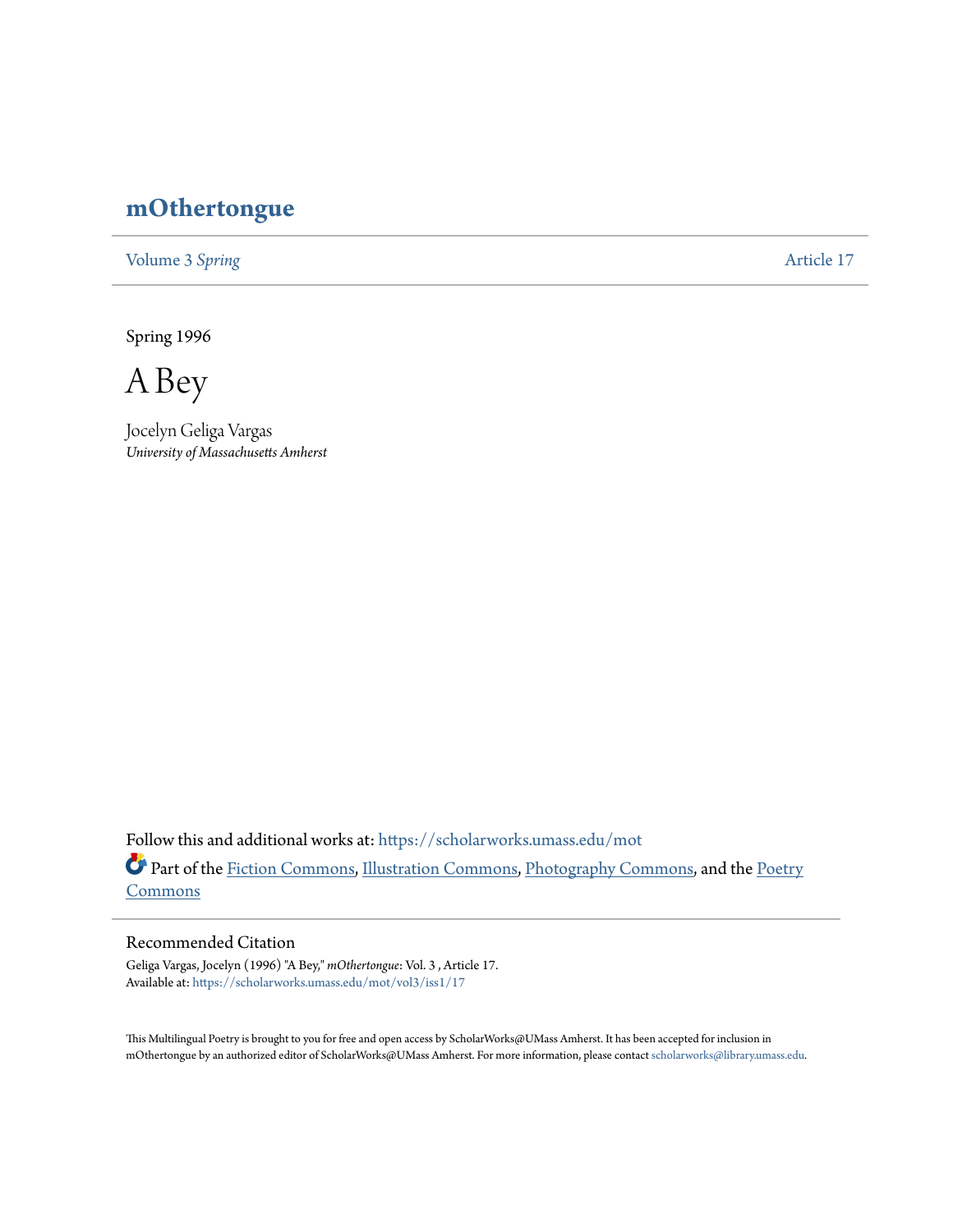## A Bey

In this one you are alone, staring firmly but your eyes are lost.

You look so distant, so alien, so far It's like life left you long before you were gone.

You wrinkle your forehead but you give me <sup>a</sup> distant look

many times <sup>a</sup> <sup>I</sup> search in vain for that look: those crystal yellow eyes of tears that did not know how to fall, of a wail that froze the coldness of your solitude...

And me in mine in search of your company <sup>I</sup> long for your presence, for your stories that I've never known.

You left before <sup>I</sup> could come to understand you<br>~~perhaps I was the one that arrived late~~ The image that you left escapes me and that <sup>I</sup> recall today does not let me possess you. guard you, keep you.

In my own eyes, sometimes, <sup>I</sup> look for you. But only when <sup>I</sup> can reach deep in my soul is that, in tears from yours and for myself, <sup>I</sup> finally find you.